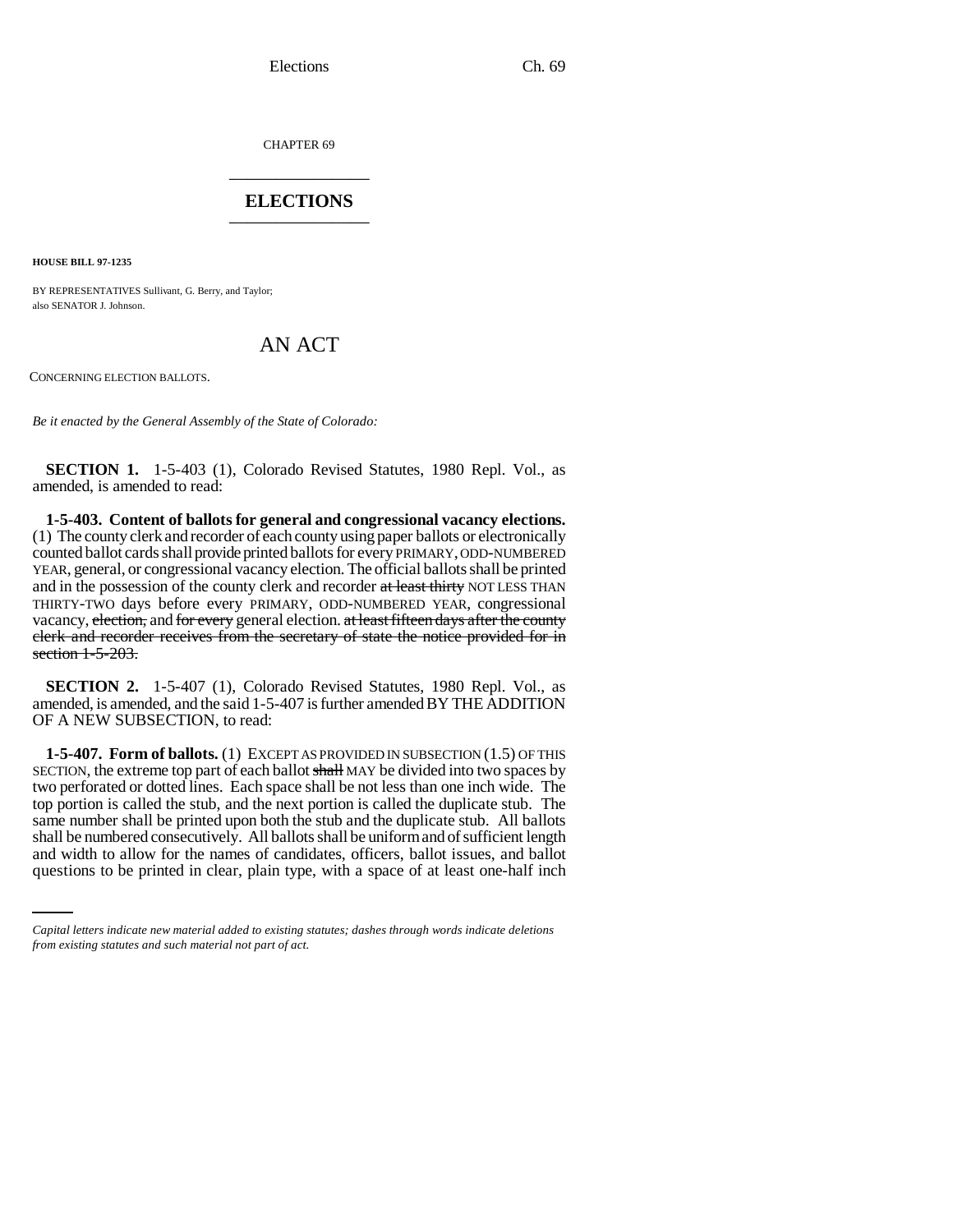### Ch. 69 Elections

between the different columns on the ballot. On each ballot shall be printed the endorsement "Official ballot for ......................", and after the word "for" shall follow the designation of the precinct, if appropriate, and the political subdivision for which the ballot is prepared, the date of the election, and a facsimile of the signature of the election official. The ballot shall contain no caption or other endorsement, except as provided in this section. The election official shall use precisely the same quality and tint of paper, the same kind of type, and the same quality and tint of plain black ink for all ballots prepared for one election.

(1.5) A DUPLICATE STUB IS NOT REQUIRED FOR A BALLOT THAT IS PREPARED FOR A MAIL BALLOT ELECTION PURSUANT TO ARTICLE 7.5 OF THIS TITLE.

**SECTION 3.** 1-5-408 (4), Colorado Revised Statutes, 1980 Repl. Vol., as amended, is amended to read:

**1-5-408. Form of ballots - electronic voting.** (4) In precincts using electronic voting systems, each ballot card shall MAY have two stubs attached. The stubs shall be separated from the ballot card and from each other by perforated lines so that they may be readily detached. Both stubs shall have the serial ballot number printed on them. The size of the ballot stubs and the spacing of the printed material may be varied to suit the conditions imposed by the use of the ballot cards. The ballot stub may also include color marking or wording to indicate that the stub must show when the ballot is voted and placed in the privacy envelope for deposit in the ballot box. The face of the ballot card shall include the endorsement "Official ballot for ....................", and after the word "for" shall follow the designation of the precinct, if appropriate, and the political subdivision for which the ballot is prepared, the date of the election, and a facsimile of the signature of the designated election official.

**SECTION 4.** 1-7-502, Colorado Revised Statutes, 1980 Repl. Vol., as amended, is amended to read:

**1-7-502. Elector given only one ballot or ballot card.** An election judge shall give to each eligible elector only one ballot or ballot card, which shall be removed from the package by tearing it along the perforated line between BELOW the stub. and duplicate stub. The election judge having charge of the ballots or ballot cards shall endorse the election judge's initials on the duplicate stub before delivering the ballot or ballot card to the eligible elector. The election judge having charge of the pollbook shall write the name of the eligible elector and the number of the ballot or ballot card upon the pollbook.

**SECTION 5.** 1-7-503 (1) and (2), Colorado Revised Statutes, 1980 Repl. Vol., as amended, are amended to read:

**1-7-503. Manner of voting.** (1) Each eligible elector, upon receiving a ballot, shall immediately proceed unaccompanied to one of the voting booths provided. To cast a vote, the eligible elector shall clearly mark or stamp in the appropriate square or place a cross mark (X) opposite the name of the candidate or the names of the joint candidates of the elector's choice for each office to be filled. In the case of a ballot issue, the elector shall clearly mark or stamp in the appropriate square or place a cross mark (X) opposite the answer which the elector desires to give. Before leaving the voting booth, the eligible elector, without displaying the marks thereon, shall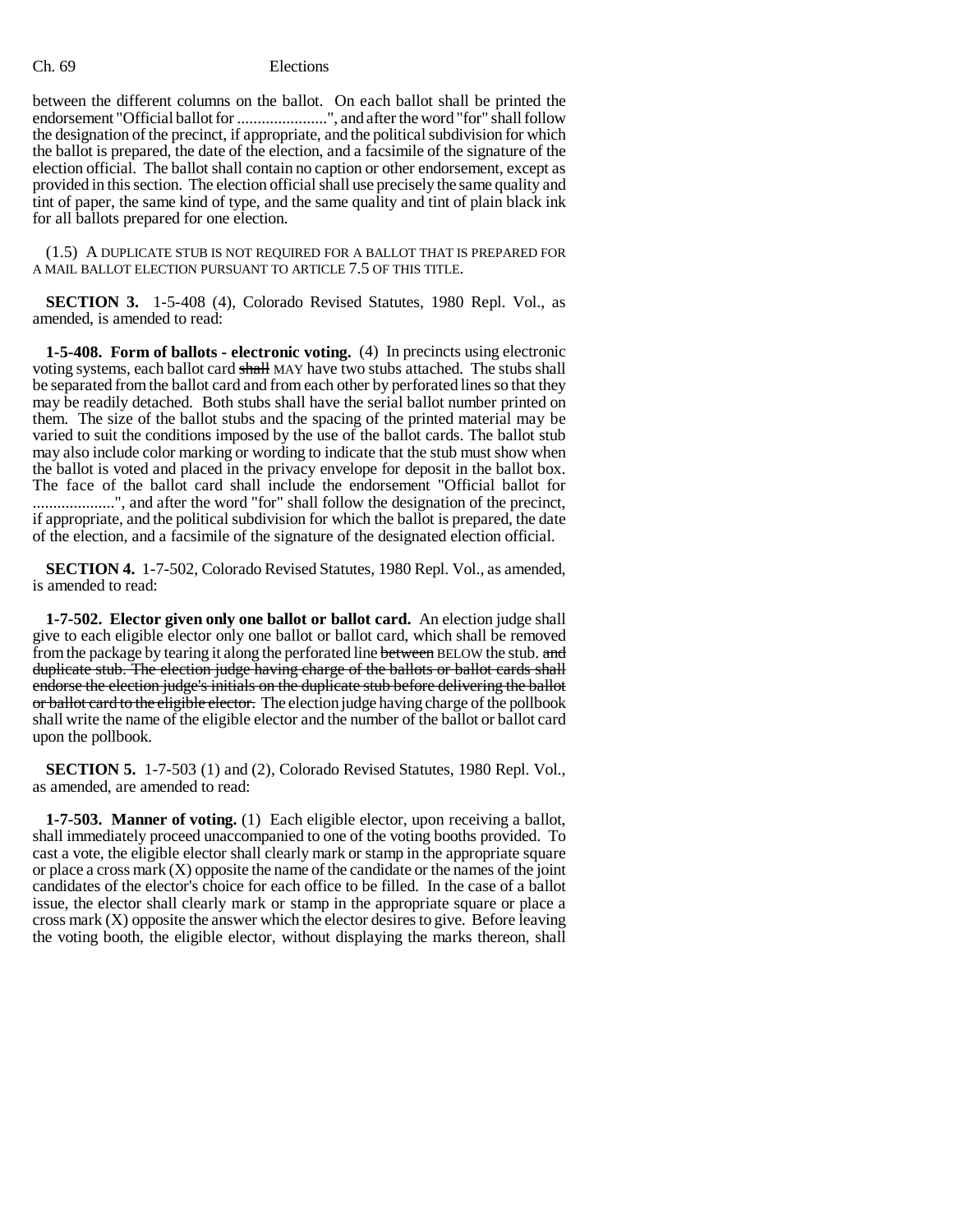Elections Ch. 69

place the ballot in the privacy envelope so that the contents of the ballot or ballot card are concealed and the stub can be removed without exposing any of the contents of the ballot or ballot card, and shall place the envelope and the ballot or ballot card in the ballot box.

(2) Each eligible elector who has prepared the ballot and is ready to vote shall then leave the voting booth and approach the election judges having charge of the ballot box. The eligible elector shall give his or her name to one of the election judges. who shall clearly and audibly announce it in a loud and distinct tone of voice. The elector's ballot or ballot card shall be handed to the election judge in charge of the ballot box, who shall announce the name of the eligible elector and the number upon the duplicate stub of the ballot or ballot card, which number shall correspond with the stub number previously placed on the registration list. If the stub number of the ballot or ballot card corresponds and is identified by the initials that the issuing election judge placed thereupon, the election judge shall then remove the duplicate stub from the ballot or ballot card. The ballot or ballot card shall then be returned by the election judge to The elector who shall, in full view of the election judges, deposit it THE BALLOT OR BALLOT CARD in the ballot box, with the official endorsement on the ballot or ballot card facing upward.

**SECTION 6.** 1-7.5-107 (3) (a) and (3) (c), Colorado Revised Statutes, 1980 Repl. Vol., as amended, are amended to read:

**1-7.5-107. Procedures for conducting mail ballot election.** (3) (a) Not sooner than twenty-five days before an election, and no later than fifteen days before an election, the designated election official shall mail to each eligible ACTIVE REGISTERED elector, at the last mailing address appearing in the registration records and in accordance with United States postal service regulations, a mail ballot packet, which shall be marked "DO NOT FORWARD. ADDRESS CORRECTION REQUESTED", or any other similar statement that is in accordance with United States postal service regulations; except that with prior approval from the secretary of state, the packets shall be sent no later than ten days before election day.

(c) No sooner than twenty-five days prior to election day, nor later than 7 p.m. on election day, mail ballots shall be made available at the designated election official's office, or the office designated in the mail ballot plan filed with the secretary of state, for eligible electors who are not listed OR WHO ARE LISTED AS "INACTIVE" on the county voter registration records or, for special district mail ballot elections, on the list of property owners or the registration list but who are authorized to vote pursuant to section 32-1-806, C.R.S., or other applicable law.

**SECTION 7.** 1-8-106, Colorado Revised Statutes, 1980 Repl. Vol., as amended, is amended to read:

**1-8-106. Verification of registration of absent elector.** Upon receipt of an application for an absentee ballot within the proper time, the designated election official shall examine the records of eligible electors to ascertain whether or not the applicant is eligible to vote as requested. If the applicant is eligible, the designated election official, either personally in the office of the designated election official or by mail to the mailing address given in the application, shall deliver an official absentee ballot, a return envelope with the affidavit properly filled in INFORMATION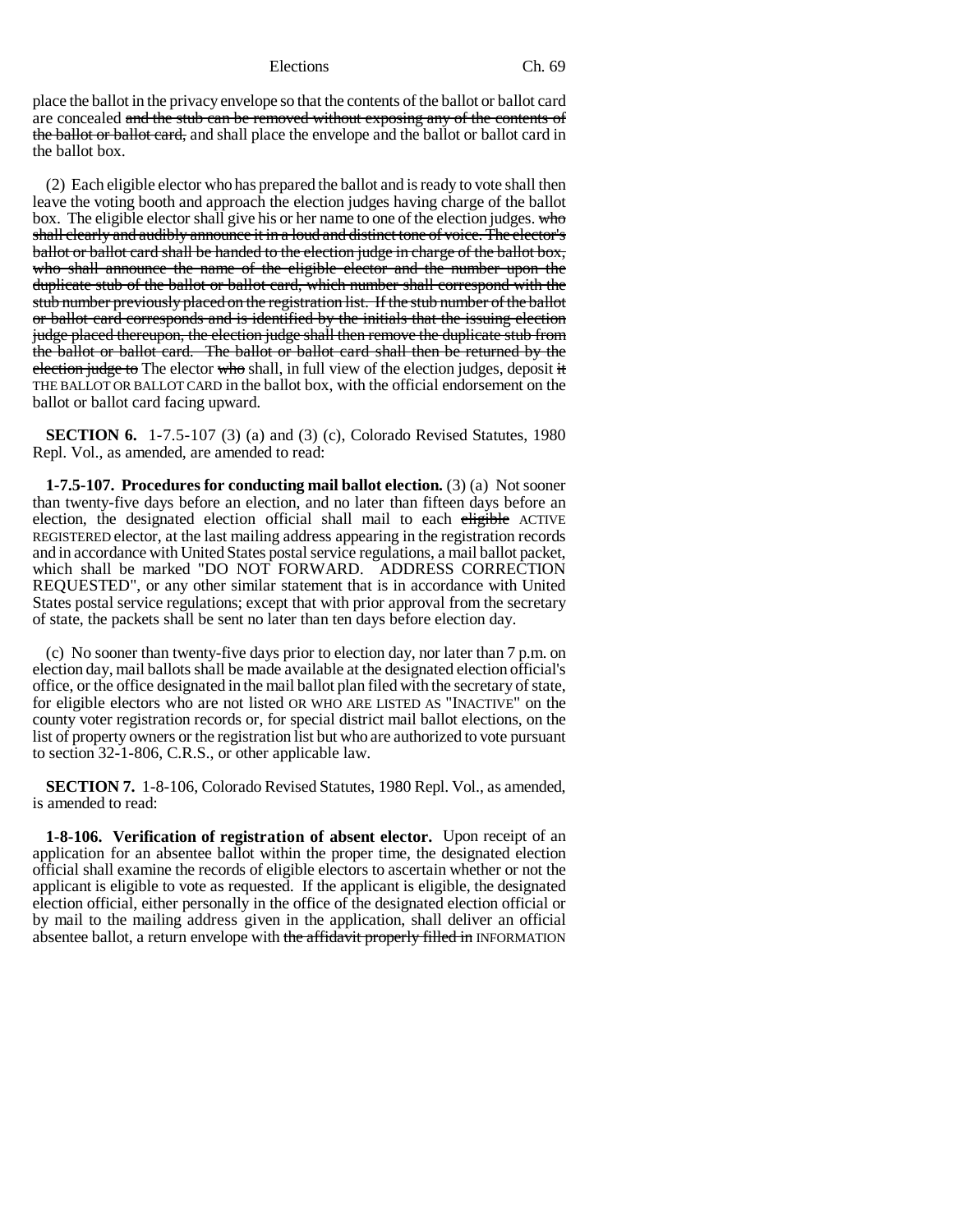as to precinct and residence address as shown by the records in the office, and an instruction card.

**SECTION 8.** 1-8-107 (1), Colorado Revised Statutes, 1980 Repl. Vol., as amended, is amended to read:

**1-8-107. Absentee registration record.** (1) Before any absentee ballot is delivered or mailed or before any eligible elector is permitted to cast a vote at an election where the county clerk and recorder is the designated election official, the designated election official shall write or stamp RECORD the number appearing on the stub of the ballot, on the elector's registration record, together with the date the ballot is delivered or mailed. The supply judge for the absentee elector's precinct shall receive the list of absentee ballots prepared pursuant to section 1-8-108. Absentee electors for each precinct shall be recorded on the precinct registration list for use at the polls as provided in section 1-5-302.

**SECTION 9.** 1-8-108, Colorado Revised Statutes, 1980 Repl. Vol., as amended, is amended to read:

**1-8-108. List of absentee ballots.** The designated election official shall keep a list of names and precinct numbers of eligible electors applying for absentee ballots, together with the date on which each application was made, the date on which the absentee ballot was sent AND the date on which each absentee ballot was returned. and the number appearing on the stub of each absentee ballot. If an absentee ballot is not returned or if it is rejected and not counted, that fact shall be noted on the list. The list is open to public inspection under proper regulations.

**SECTION 10.** 1-8-111 (1), Colorado Revised Statutes, 1980 Repl. Vol., as amended, is amended to read:

**1-8-111. Delivery of absentee ballot and replacement absentee ballots.** (1) The absentee ballot and other materials shall be delivered or mailed to the absentee elector within seventy-two hours after the receipt of the application, if the official ballots are then printed, or, if not then printed, within seventy-two hours after the printed ballots are delivered to the designated election official. If the absentee ballot and other materials are mailed, the envelope shall be marked "DO NOT FORWARD." ADDRESS CORRECTION REQUESTED." or by any other similar statement that is in accordance with United States postal service regulations.

**SECTION 11.** 1-8-112 (1), Colorado Revised Statutes, 1980 Repl. Vol., as amended, is amended to read:

**1-8-112. Voting at group facilities.** (1) When more than five absentee ballots are to be sent to the same group residential facility within a county, which includes but is not limited to, nursing homes and senior citizen housing facilities, the county chairpersons of the two major political parties shall be notified by the county clerk and recorder, and, upon request of either major political party, a committee consisting of one employee of the county clerk and recorder and, a representative of each WHERE AVAILABLE, A REPRESENTATIVE APPOINTED BY EACH OF THE major political party PARTIES shall deliver the absentee ballots and return those ballots to the office of the county clerk and recorder.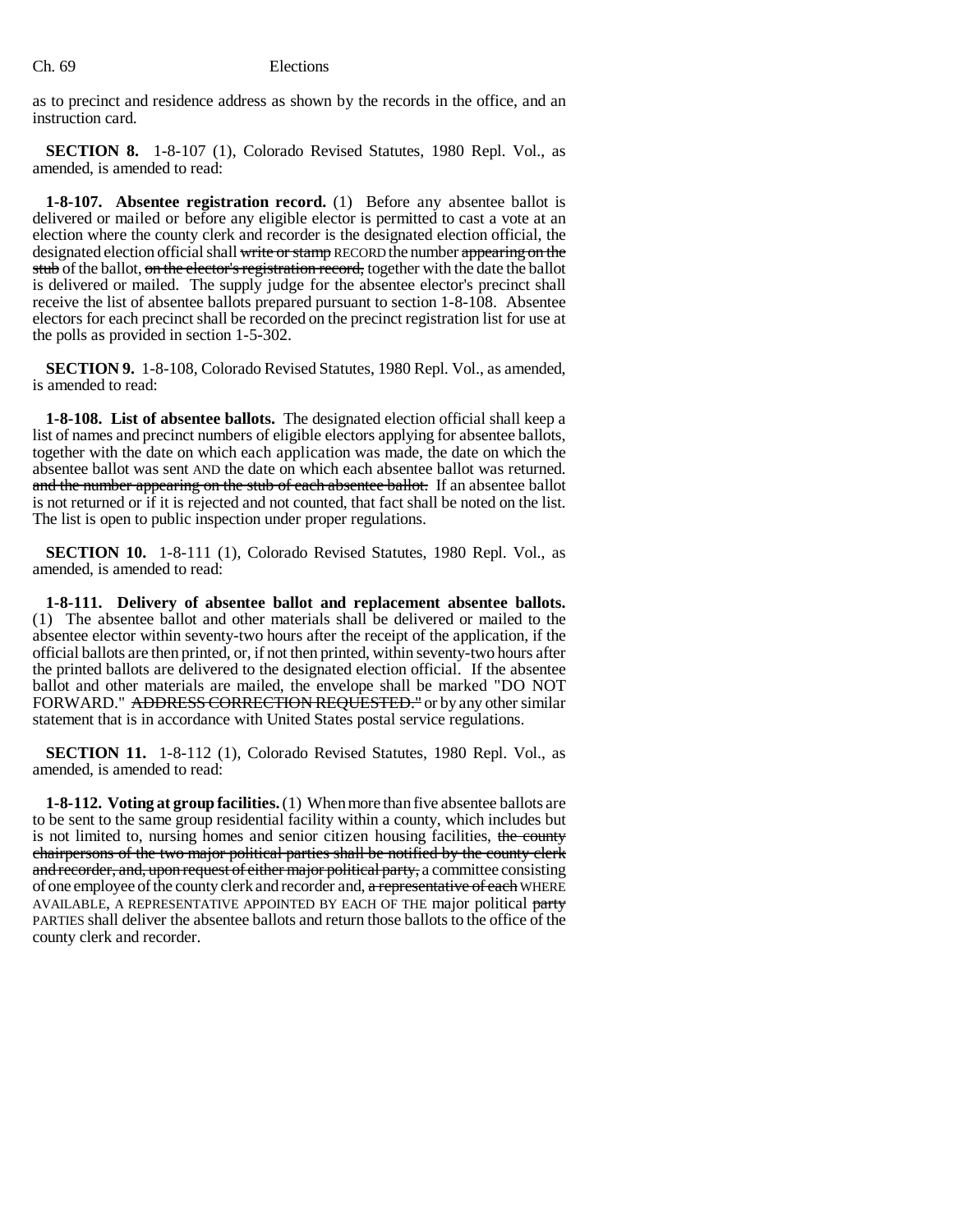**SECTION 12.** 1-8-113 (2), Colorado Revised Statutes, 1980 Repl. Vol., as amended, is amended to read:

**1-8-113. Manner of absentee voting.** (2) Upon receipt of an absentee ballot from an eligible elector, the designated election official shall write or stamp upon the envelope containing the ballot the date and hour the envelope was received in the office. and, if the ballot was delivered in person, the name and address of the person delivering it. The designated election official shall safely keep and preserve all absentee ballots unopened in a ballot box or transfer case that is locked and secured with a numbered seal until the time prescribed for delivery to the supply judge in accordance with section 1-8-303.

**SECTION 13.** 1-8-115 (2) and (3), Colorado Revised Statutes, 1980 Repl. Vol., as amended, are amended to read:

**1-8-115. Emergency absentee voting.** (2) Any eligible elector, including any election official, who is unable to go to the polls because of conditions arising after the closing date for absentee ballot applications which will result in the elector's absence from the precinct on election day, may apply at the office of the designated election official for an emergency absentee ballot. Upon receipt of an affidavit signed by the elector on a form provided by the designated election official and attesting to the fact that the elector will be absent from the precinct on election day because of conditions arising after the last day to apply for an absentee ballot, the designated election official shall provide the elector with an absentee ballot with the word "EMERGENCY" stamped on the stubs. The request for the ballot shall be made  $\frac{1}{2}$ 5 p.m. on the day of the election, and the ballot shall be voted at the designated election official's office or outside of the office and returned by 7 p.m. on the day of the election.

(3) After marking the ballot, the eligible elector shall place it in a return envelope provided by the designated election official. The elector shall then fill out and sign the self-affirmation on the envelope, as provided in section 1-8-114, on or before election day and return it to the office of the designated election official. Upon receipt of the envelope, the designated election official shall verify the elector's name on the return envelope with that which appears on the office precinct record and, if they compare, AND shall deposit the envelope in the office in a ballot box that is locked and secured with a numbered seal.

**SECTION 14.** 1-8-202, Colorado Revised Statutes, 1980 Repl. Vol., as amended, is amended to read:

**1-8-202. When eligible electors may vote by early ballot.** Early voting shall be made available to any eligible elector in the manner provided in this part 2 during regular business hours FOR TEN DAYS BEFORE THE PRESIDENTIAL PRIMARY ELECTION AND THE PRIMARY ELECTION AND for twenty-one FIFTEEN days before any presidential primary election, primary election, general election or other November election conducted by the county clerk and recorder. unless The board of county commissioners MAY by resolution increases INCREASE the hours that the early voters' polling place may be open. Eligible electors who appear in person at the early voters' polling place during this time may cast their ballots in the same manner as any ballot would be cast in a precinct polling place on election day.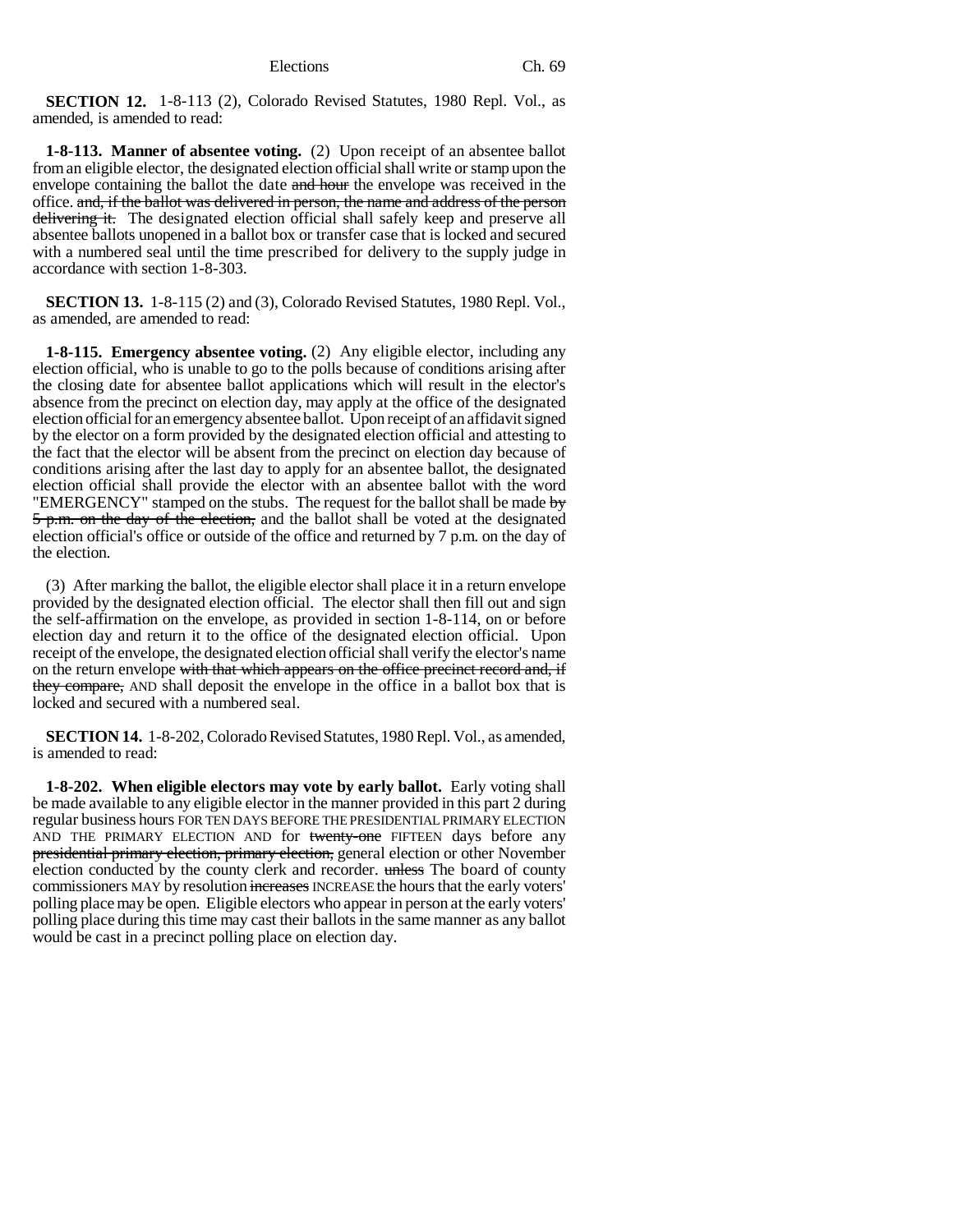**SECTION 15.** 1-8-204, Colorado Revised Statutes, 1980 Repl. Vol., as amended, is amended to read:

**1-8-204. Early voters' polling place.** Each county clerk and recorder shall provide one or more early voters' polling places, each of which shall be accessible to persons with disabilities and which shall be provided with on-line computer accessibility to the county clerk and recorder, suitable quarters, ballot boxes or voting machines, and other necessary supplies as provided by law in the case of precinct polling places. IN THE EVENT THE COUNTY CLERK AND RECORDER DETERMINES THAT THE NUMBER OF EARLY VOTERS' POLLING PLACES IS INSUFFICIENT DUE TO THE NUMBER OF ELIGIBLE ELECTORS WHO ARE VOTING BY EARLY BALLOT, THE COUNTY CLERK AND RECORDER MAY ESTABLISH ADDITIONAL EARLY VOTERS' POLLING PLACES FOR THE CONVENIENCE OF ELIGIBLE ELECTORS WISHING TO VOTE AT SUCH POLLING PLACES. THE COUNTY CLERK AND RECORDER SHALL GIVE ADEQUATE NOTICE TO ELIGIBLE ELECTORS OF SUCH ADDITIONAL EARLY VOTERS' POLLING PLACES.

**SECTION 16.** 1-8-304 (1), Colorado Revised Statutes, 1980 Repl. Vol., as amended, is amended to read:

**1-8-304. Preparing to count absentee ballots - rejections.** (1) Before opening any absentee ballot, one of the receiving judges, in the presence of a majority of the receiving judges shall announce in an audible voice the name of the absentee voter and shall inspect the self-affirmation on the return envelope. For the ballot to be counted, the self-affirmation must have been completed by the elector or a person acting in the elector's behalf, and must have been signed by the elector. If these requirements are met and the self-affirmation appears complete and correct, the receiving judge shall tear open the envelope without defacing the self-affirmation or mutilating the enclosed ballot. One of the election judges shall enter OR VERIFY the name of the absentee voter in the pollbook, and another election judge shall deposit the ballot in the ballot box.

**SECTION 17.** 1-40-115 (2), Colorado Revised Statutes, 1980 Repl. Vol., as amended, is amended to read:

**1-40-115. Ballot - voting - publication.** (2) All ballot issues shall be printed on the official ballot in that order, together with their respective letters and numbers prefixed in bold-faced type. Each ballot shall have the following explanation PRINTED ONE TIME at the beginning of such measures: "Measures referred by the general assembly or any political subdivision are listed by letter, and measures initiated by the people are listed numerically. A 'yes' vote on any measure is a vote in favor of changing constitutional or statutory law, and a 'no' vote on any measure is a vote against changing constitutional or statutory law." Each ballot title shall appear on the official ballot but once and shall be separated from the other ballot titles next to it by heavy black lines and shall be followed by the words "yes" and "no" with blank spaces to the right and opposite the same as follows:

Measures referred by the general assembly or any political subdivision are listed by letter, and measures initiated by the people are listed numerically. A "yes" vote on any measure is a vote in favor of changing constitutional or statutory law, and a "no" vote on any measure is a vote against changing constitutional or statutory law.

(HERE SHALL APPEAR THE